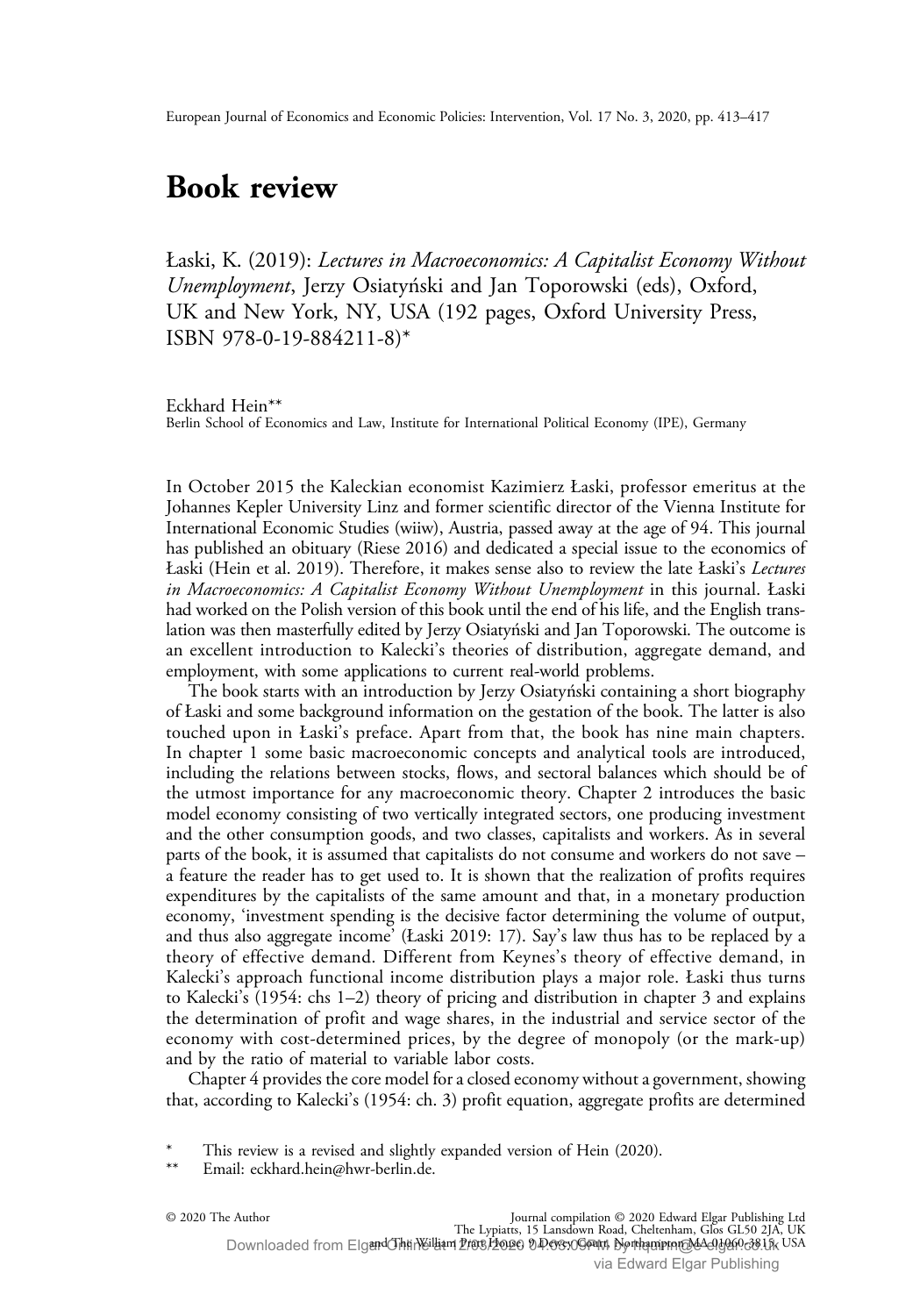by investment and consumption expenditures of capitalists, assuming workers not to save. For this model, Łaski derives the investment multiplier and shows how saving endogenously adjusts to investment through the variation in income, and he touches upon the 'paradox of saving' and the 'paradox of costs.' An increase in the propensity to save (out of wages or out of profits) will thus reduce aggregate income such that, with constant investment, aggregate saving will not increase. Falling nominal wages with constant prices, hence a fall in the wage share and a rise in the profit share, will not raise aggregate profits but rather will reduce aggregate income. Following Kalecki (1954: chs 8–9), Łaski explains why it is highly unlikely that current investment will rise as a response to an increase in unit profits and the profit share, because, first, current investment is a result of past investment decisions. Second, in the face of falling current income and demand, caused by a drop in the consumption demand of workers, current investment decisions are unlikely to rise, such that future investment is also unlikely to increase as a response to a current increase in the profit share. The possibility of 'profit-led' demand and growth, introduced by Bhaduri/Marglin's (1990) post-Kaleckian model, which has become so popular among heterodox macroeconomists and has triggered a large amount of further theoretical and, in particular, empirical work, is thus discarded.

The core model from chapter 4 is extended in chapter 5 by adding a government sector. First, Łaski highlights the role of governments in mitigating rising inequalities in market incomes, which itself would also contribute to stabilizing the macroeconomy, not to mention the associated political stabilization effects. Second, again following Kalecki (1954: ch. 3), he explains the role of government deficits for the realization of profits in general, and the automatic government budget balance adjustments as a cyclical stabilizer of aggregate demand in particular. Using a sectoral financial balance approach, he highlights why, in a closed economy, financial surpluses of the private sector are only possible with the counterpart financial deficits of the government sector. When it comes to stimulating the economy, Łaski, following Kalecki (1944), points out why expansionary fiscal policies should be favored over attempts at stimulating private investment, and he derives the respective government expenditure multipliers. Taking a long-run perspective, he also shows that a permanent government deficit is consistent with a stable governmentdebt–GDP ratio. Under the condition that the nominal rate of interest on government debt falls short of nominal GDP growth, even a primary deficit is possible, because new credit is then sufficient for interest payments on the accumulated stock of government debt. Finally, in this chapter, several orthodox myths regarding government deficit and debt are rejected: the notion that government deficits will create inflation, the idea of crowding out of private investment, the concept of 'twin deficits' (public and current account), the theory of 'expansionary contraction,' and finally the presumed superiority of a capital-funded pension system over a pay-as-you-go system.

In chapter 6, considering some open-economy issues and again applying Kalecki's (1954: ch. 3) profit equation, Łaski describes the role of net exports for the realization of aggregate profits and derives the export multiplier in comparison to the investment multiplier. He discusses the role of international price and non-price competitiveness for exports and net exports and assesses the dynamics of foreign indebtedness for current-account deficit countries. Although it can be shown that the foreign-debt–GDP ratio will converge towards a definite value with constant current-account deficits, and that with a nominal rate of interest lower than nominal GDP growth interest on foreign debt can be paid out of new foreign credit, Łaski warns against relying on foreign debt in order to finance development. And although foreign direct investment (FDI), different from foreign debt, is not linked to fixed services in foreign currency, he does not believe that FDI will automatically lift the balance-of-payments constraint on growth. Temporary and selective protectionism thus seems indispensable for catching-up countries.

© 2020 The Author Journal compilation © 2020 Edward Elgar Publishing Ltd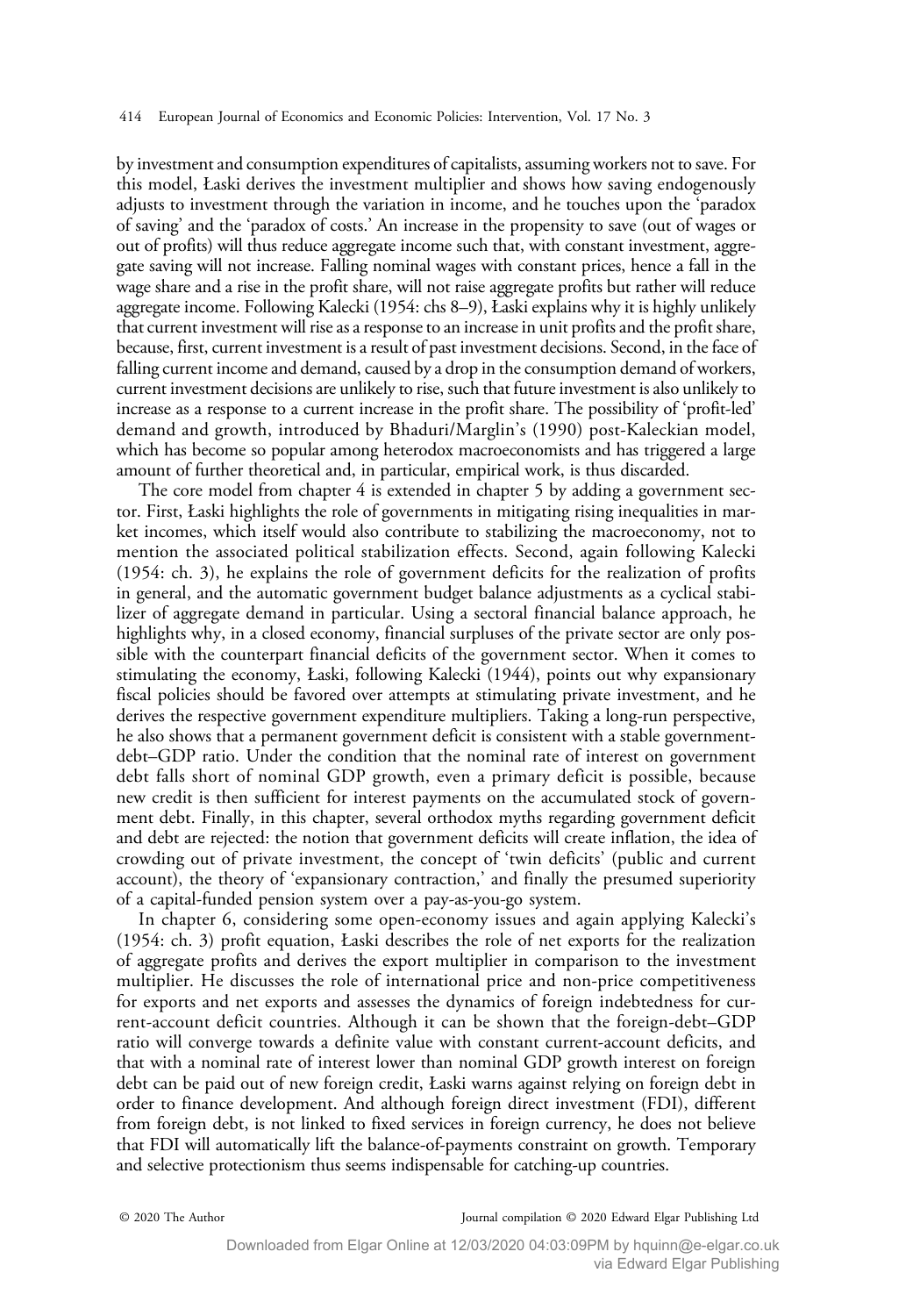In chapter 7, Łaski turns to monetary theory and largely follows Lavoie's (1992: ch. 4) presentation of post-Keynesian monetary circuit and endogenous money theory. From the monetary circuit perspective, loans are required for initially financing production and investment, creating income out of which the respective amount of saving for funding investment is then generated. In this macroeconomic sense, investment is thus always 'self-financing.' However, as soon as households decide to hold part of their saving liquid, firms' indebtedness with the banking sector will rise in step. Post-Keynesian endogenous money theory implies that loans create deposits, which then make reserves. Credit and money are thus endogenous, whereas the rate of interest is considered to be an exogenous variable for income generation and growth, largely under the control of the central bank. Based on these considerations, Łaski criticizes modern orthodox new consensus macroeconomics (NCM) based on the concept of a non-accelerating inflation rate of unemployment (NAIRU) and relying on inflation-targeting interestrate policies by the central bank as the main policy instrument. Rather, he favors coordinated macroeconomic policies along post-Keynesian lines: Strong trade unions and employer associations should take care of nominal wage growth according to the sum of productivity growth and the inflation target, providing stable inflation and distribution. Central banks should support fiscal policies in aggregate demand management in order to establish full employment, keeping long-term interest rates below GDP growth, in particular, and acting as lender of last resort for the government. Furthermore, central banks should take care of financial stability, using tools other than the interest rate (that is, credit rationing, credit controls, etc.). What is missing in this chapter, however, is the presentation of a full post-Keynesian/Kaleckian macroeconomic model as an alternative to the NCM, as for instance suggested by Arestis (2013) or Hein/Stockhammer (2010), from which these policy implications can be consistently derived.

Chapter 8 briefly touches upon issues of economic growth and dynamics. Łaski follows Steindl (1979), pointing out the problem of demand generation in a growth context. He also briefly outlines Harrod's (1939) problem of potential dynamic instability. Finally, he turns to Kalecki's (1937) approach to cyclical fluctuations, mainly relying on temporary divergences of income and capacity effects of investment, around a trend which is given by innovations and negatively affected by rentiers' saving. However, these contributions are not linked to each other, and Łaski does not enter into or refer to the modern debates on Harrodian instability in Kaleckian/Steindlian distribution and growth models (Hein et al. 2011; 2012).

In chapter 9 the author applies his basic Kaleckian approach to the capitalist development after World War II, using some data on income distribution, GDP growth, unemployment, and sectoral financial balances of the private, the government, and the external sector in order to distinguish the golden-age period of the 1950s and 1960s from the period which has led to the global financial and economic crisis 2007–2009. He explains that against the background of falling wage shares and rising inequality since the 1980s, two unsustainable growth models have been derived. One was based on credit-financed consumption and thus on private household debt, the other on export surpluses and thus on foreign debt, and he concludes that neither has been sustainable. From this it follows that inequality is the key issue to be resolved for economic – and also for political and social – stability; a view to which I can fully subscribe.

I can also fully support Łaski's final conclusion that in the current academic environment dominated by orthodox approaches 'it is so vital to familiarize students of economics with alternative schools of thought and equip them with the ability to think critically' (Łaski 2019: 185). Łaski has greatly succeeded in providing a detailed and comprehensive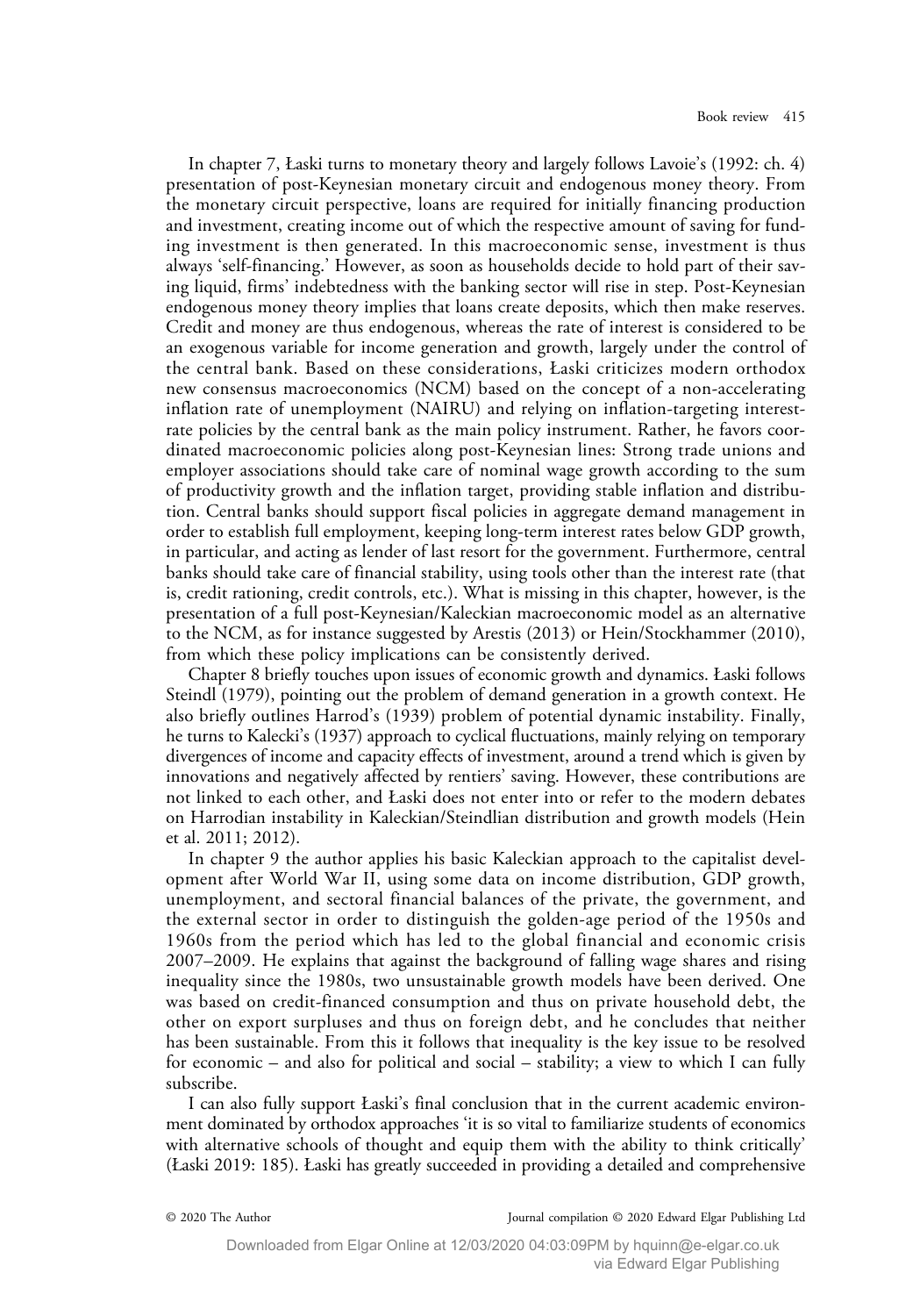416 European Journal of Economics and Economic Policies: Intervention, Vol. 17 No. 3

introduction to the Kaleckian macroeconomic approach, as Osiatyński also points out in his introduction: 'Its clarity and pedagogical rigor of argument assist in understanding Kalecki's theory at its basic and intermediate level' (ibid.: xxiv). The book bears some similarities to Bhaduri's (1986) Macroeconomics: The Dynamics of Commodity Production, to which Łaski refers several times. However, apart from addressing up-to-date issues, Łaski's book provides a more elementary introduction with a clear policy focus. The book was not designed to deal with modern developments of heterodox or post-Keynesian macroeconomics in the Kaleckian/Steindlian tradition. For those, the interested reader, lecturer, and student should look at the respective chapters in Blecker/Setterfield (2019), Hein (2014), or Lavoie (2014). But Łaski's book is an excellent introduction to the Kaleckian approach and its current relevance, which can and should be used at the undergraduate level. I hope it will find a wide readership and reception, and will also keep our memories of this great Kaleckian economist alive. I will put the book on the main reading list of my undergraduate macro classes.

## REFERENCES

- Arestis, P. (2013): Economic theory and policy: a coherent post-Keynesian approach, in: European Journal of Economics and Economic Policies: Intervention, 10(2), 243–255.
- Bhaduri, A. (1986): Macroeconomics: The Dynamics of Commodity Production, Basingstoke and London, UK: Macmillan.
- Bhaduri, A., Marglin, S. (1990): Unemployment and the real wage: the economic basis for contesting political ideologies, in: Cambridge Journal of Economics, 14, 375–393.
- Blecker, R., Setterfield, M. (2019): Heterodox Macroeconomics: Models of Demand, Distribution and Growth, Cheltenham, UK and Northampton, MA: Edward Elgar Publishing.
- Harrod, R.F. (1939): An essay in dynamic theory, in: The Economic Journal, 49, 14-33.
- Hein, E. (2014): Distribution and Growth After Keynes: A Post-Keynesian Guide, Cheltenham, UK and Northampton, MA: Edward Elgar Publishing.
- Hein, E. (2020): Review of Kazimierz Łaski: Lectures in Macroeconomics: A Capitalist Economy Without Unemployment, edited by Jerzy Osiatynski and Jan Toporowski (Oxford University Press, 2019, 192 pages), in: Ekonomista, 3, 495–498.
- Hein, E., Stockhammer, E. (2010): Macroeconomic policy mix, employment and inflation in a post-Keynesian alternative to the New Consensus Model, in: Review of Political Economy, 22, 317–354.
- Hein, E., Lavoie, M., van Treeck, T. (2011): Some instability puzzles in Kaleckian models of growth and distribution: a critical survey, in: Cambridge Journal of Economics, 35, 587-612.
- Hein, E., Lavoie, M., van Treeck, T. (2012): Harrodian instability and the 'normal rate' of capacity utilisation in Kaleckian models of distribution and growth: a survey, in: Metroeconomica, 63, 139–169.
- Hein, E., Riese, M., Schütz, B. (eds) (2019): Special issue: The Economics of Kasimierz Laski, in: European Journal of Economics and Economic Policies: Intervention, 16(3), 287–419.
- Kalecki, M. (1937 [1990]): A theory of the business cycle, in: Osiatynski, J. (ed.), Collected Works of Michał Kalecki, Vol. I, Capitalism: Business Cycles and Full Employment, Oxford: Clarendon Press, 298–318.
- Kalecki M. (1944): Three ways to full employment, in: Oxford University Institute of Statistics (ed.), The Economics of Full Employment, Oxford: Basil Blackwell (reprinted in: J. Osiatynski (ed.) (1990), Collected Works of Michał Kalecki, Vol. I, Capitalism: Business Cycles and Full Employment, Oxford: Clarendon Press, 357–376).
- Kalecki, M. (1954): Theory of Economic Dynamics, London: Allen and Unwin.
- Łaski, K. (2019): Lectures in Macroeconomics: A Capitalist Economy Without Unemployment, Osiatyński, J., Toporowski, J. (eds), Oxford and New York: Oxford University Press.

© 2020 The Author Journal compilation © 2020 Edward Elgar Publishing Ltd